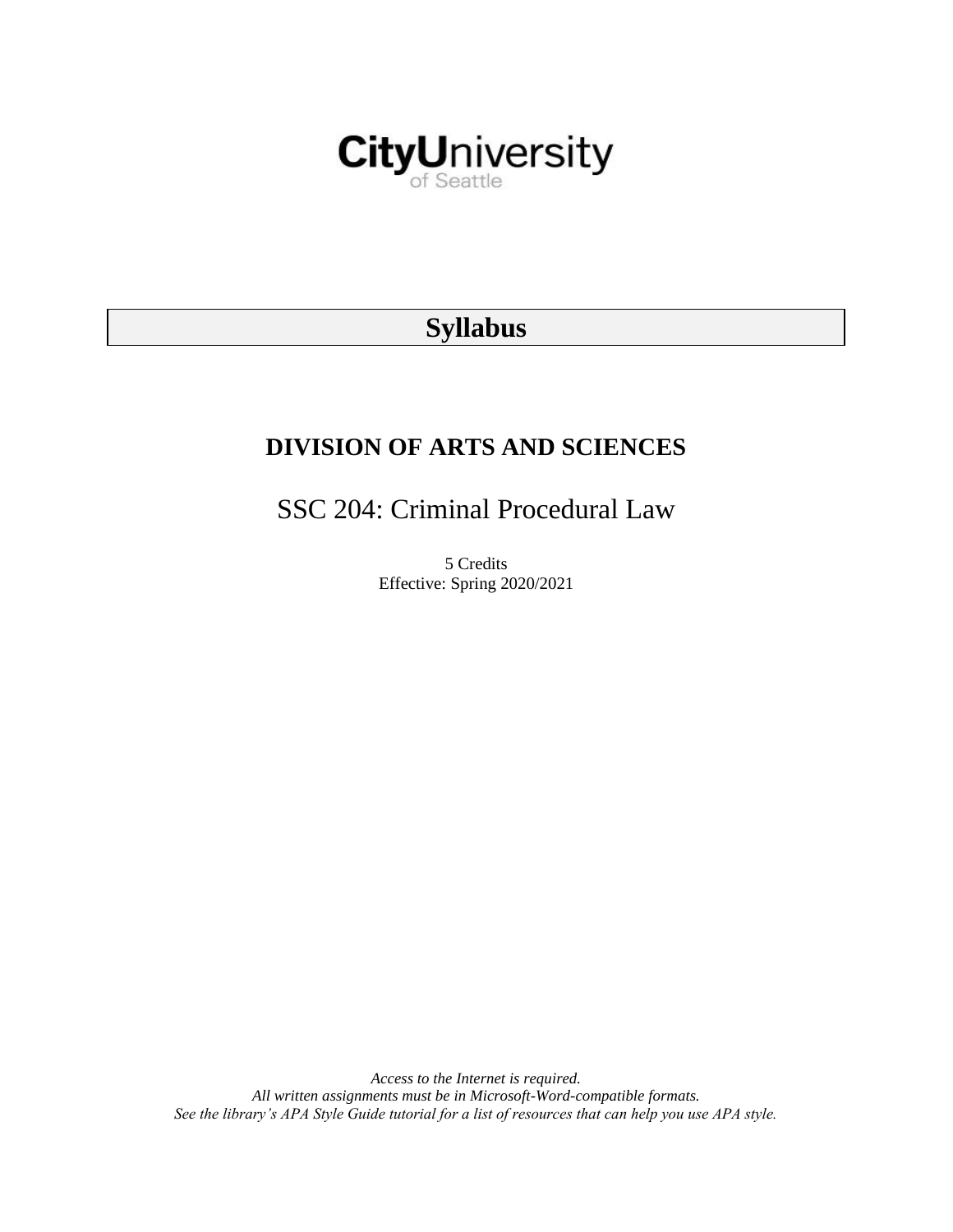# **FACULTY**

Faculty Name: FACULTY NAME

Contact Information: CONTACT INFORMATION

### [INSTRUCTOR MAY INSERT PERSONAL MESSAGE IF DESIRED]

## **COURSE DESCRIPTION**

Through case law and constitutional analysis this course examines a range of procedural criminal law topics, including arrests, search and seizure, post-conviction treatment, evidence, and criminal justice procedure. Students will assess degrees of evidence and rules governing admissibility, judicial decisions interpreting individual rights, and an analysis of case studies from arrest through final appeal.

## **COURSE RESOURCES**

Required and recommended resources to complete coursework and assignments are found on the course [Reading List.](https://cityu.alma.exlibrisgroup.com/leganto/login?auth=SAML) The reading list can be found under *Course Information* in Blackboard as well as from the library homepage ("Find Your Textbook" button).

**Note**: Required resources that must be purchased by the student are tagged "Purchase from a vendor of your choosing." Required resources with a direct link, "Available through CityU Library", are available electronically at no cost to students.

Students in Canada may purchase course resources from the [Canada Bookstore,](https://www.cityubookstore.ca/index.asp) and students outside the U.S. and Canada should contact their advisor or textbook coordinator for additional information.

## **CITYU LEARNING GOALS**

This course supports the following City University learning goals:

• Critical thinking and information literacy

## **COURSE OUTCOMES**

In this course, learners:

- Comprehend the fundamentals of case law analysis, including application to fact patterns.
- Articulate constitutional protections and requirements for due process.
- Analyze constitutional amendments and explore evolving definitions of privacy.
- Acquire a comprehensive overview of criminal justice procedure.
- Assess impact of contemporary culture on constitutional interpretation.
- Assess critical landmark criminal justice cases and subsequent impact on law enforcement and the court system.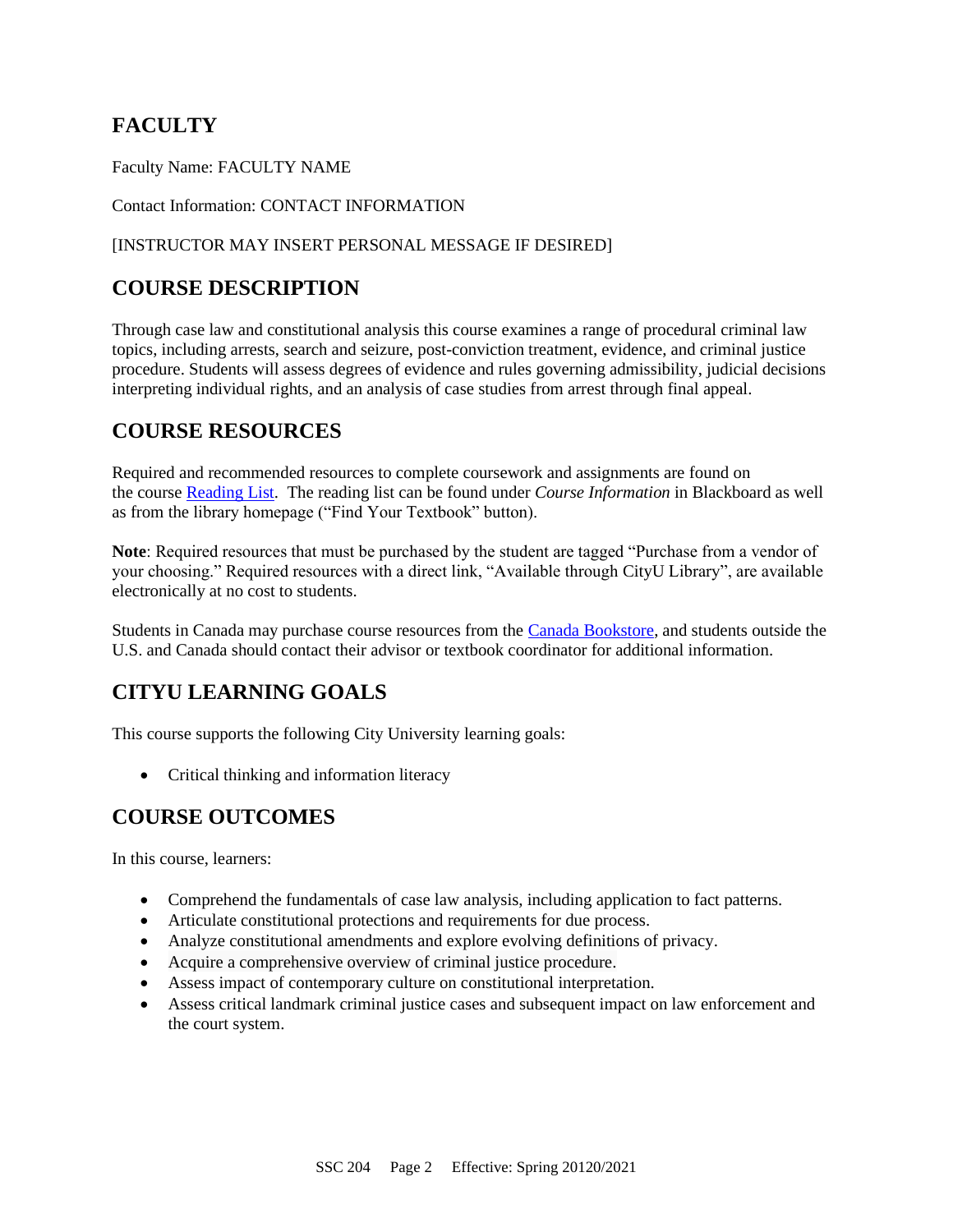# **CORE CONCEPTS, KNOWLEDGE, AND SKILLS**

- Constitutional law
- Exclusionary rule
- Terry stops
- Search and Seizures
- Interrogation and Confessions
- Trial and Appellate Procedure
- Legal Analysis
- Sentencing
- Evidentiary Procedure

# **OVERVIEW OF COURSE GRADING**

The grades earned for the course will be derived using City University of Seattle's decimal grading system, based on the following:

| <b>Overview of Required Assignments</b>       | <b>Points Toward</b><br><b>Final Grade</b> |
|-----------------------------------------------|--------------------------------------------|
| <b>Course activities/Participation</b>        | 200                                        |
| <b>Assignments</b>                            | 800                                        |
| <b>Fruit of the Poisonous Tree Assignment</b> | 200                                        |
| Miranda Warnings Assignment                   | 200                                        |
| <b>Offender Score Calculation Assignment</b>  | 200                                        |
| <b>Search Identification Assignment</b>       | 200                                        |
|                                               | 1.000                                      |

## **SPECIFICS OF COURSE ASSIGNMENTS**

The instructor will provide grading rubrics that will provide more detail as to how this assignment will be graded.

### **Course activities and participation**

Students will be evaluated on their participation in classroom discussions; their ability to present, explain, or defend alternative viewpoints- verbally or in writing; and the degree to which they have mastered the concepts and principles in the course. Written work will be assessed not only on relevance to the subject presented, but also on adherence to good written form and professional presentation.

In an online class participation will be completed through discussion board activities. Students will be expected to respond to weekly prompts provided by the instructor addressing relevant course content. Students should follow university guidelines for participation, including posting on at least three days per week, responding to at least two student posts per thread and any posts directed to the student from the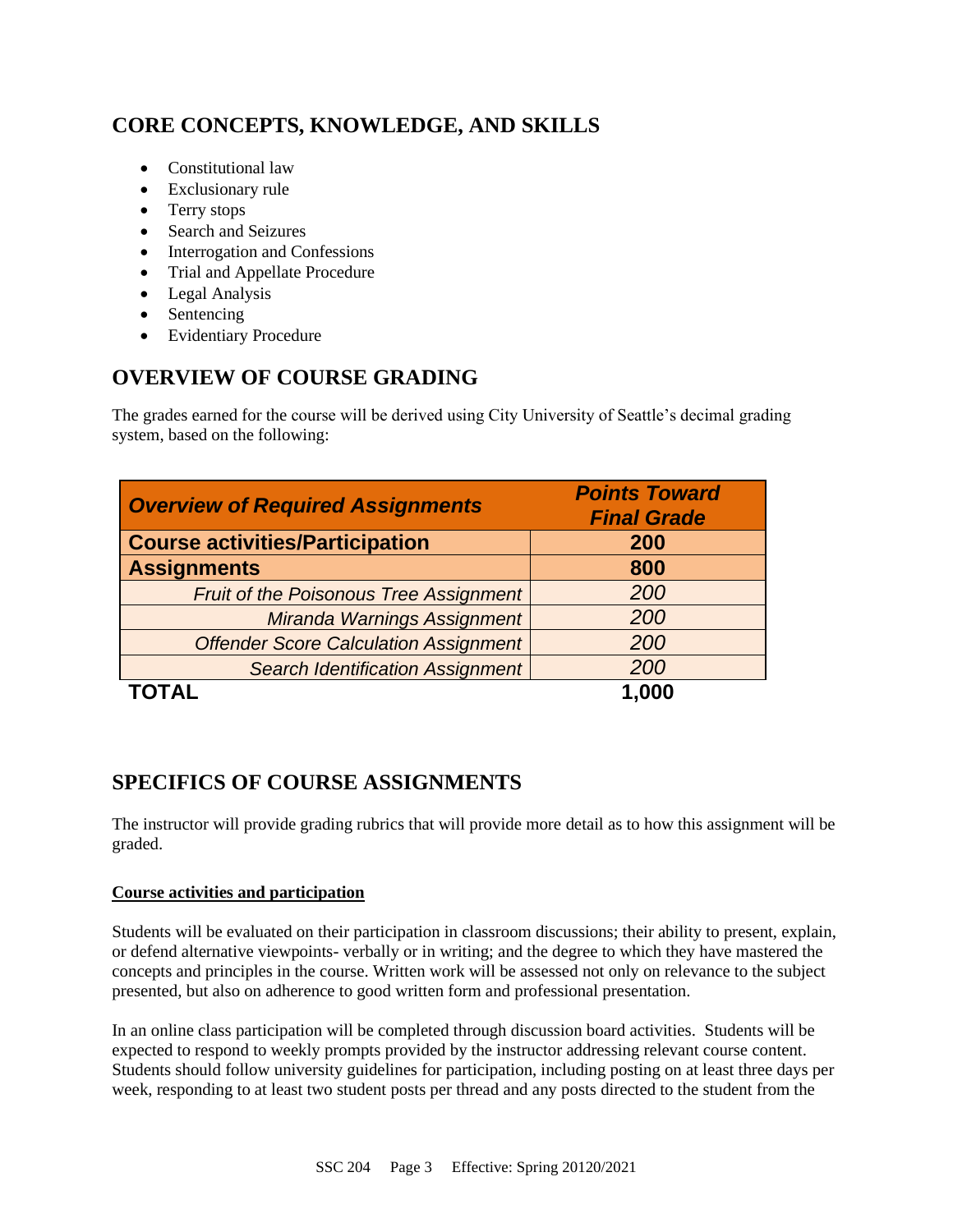instructor, and posting responses that are topical and demonstrate strong critical thinking skills.

| <b>Components</b>       | % of Grade |
|-------------------------|------------|
| Quality of responses    | 70%        |
| Quantity of responses   | 15%        |
| Timeliness of responses | 15%        |
| <b>TOTAL</b>            | 100%       |

#### **Fruit of the Poisonous Tree Assignment**

Students apply constitutional law principles to instructor provided hypothetical scenarios to analyze the legality of searches and seizures.

Students receive a series of instructor-drafted scenarios where the lawfulness of how the authorities obtained evidence is an issue. Students will evaluate the facts presented and draft a short essay detailing why the evidence should be excluded or admitted in court. Students should cite at least two sources to support their analysis. The completed assignment should be no longer than 750 words.

| <b>Components</b>          | % of Grade |
|----------------------------|------------|
| <b>Critical Analysis</b>   | 35%        |
| Evidence and Support       | 35%        |
| Organization and Coherence | 15%        |
| <b>Style and Mechanics</b> | 15%        |
| <b>TOTAL</b>               | 100%       |

#### *Miranda* **and Interrogation Analysis Assignment**

Students will conduct a comparative analysis of American and international law enforcement interrogations warnings by drafting responses to specific legal questions pertaining to Miranda warnings and the acceptability of interrogation practices. Specific prompts are to be provided by the instructor.

Students are expected to combine their own thoughtful analysis with ideas and information found or discovered via the sources provided in the class; however, their success is based-on their capacity to develop their own line of reasoning. Student submissions should be presented in paragraph format and include at least two citations to sources. Completed work should be no longer than 750 words.

| <b>Components</b>          | % of Grade |
|----------------------------|------------|
| <b>Critical Analysis</b>   | 35%        |
| Evidence and Support       | 35%        |
| Organization and Coherence | 15%        |
| <b>Style and Mechanics</b> | 15%        |
| <b>TOTAL</b>               | 100%       |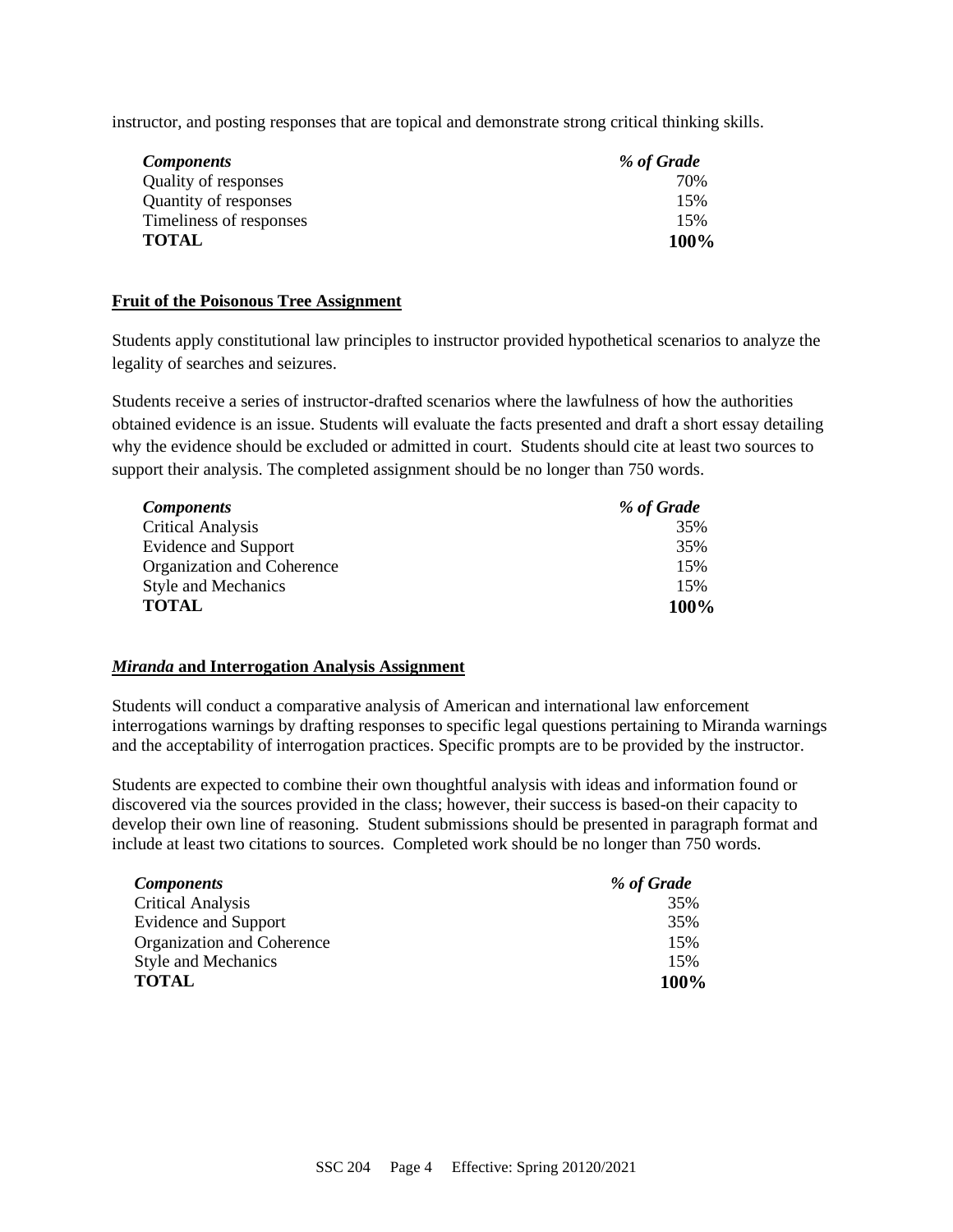#### **Offender Score Calculation Assignment**

Students will explore sentencing guidelines by applying case law to instructor provided scenarios to determine the sentence for a hypothetical defendant.

Students will respond to instructor provided scenarios, using assignment guideline materials, from the perspective of a judge. Students will determine an appropriate sentence for each hypothetical offender and will provide an explanation for the sentencing determination. Students will also respond to a series of instructor provided response questions to encourage critical thinking regarding the sentencing work completed.

Assignment submissions should include numbered paragraph responses for each of the offender score calculation scenarios and numbered paragraph responses to each of the reflection questions. The reflection question portion of the assignment should include citations to at least two sources. Assignments should be no longer than 1,000 words.

| <b>Components</b>           | % of Grade |
|-----------------------------|------------|
| <b>Critical Analysis</b>    | 35%        |
| <b>Evidence and Support</b> | 35%        |
| Organization and Coherence  | 15%        |
| <b>Style and Mechanics</b>  | 15%        |
| <b>TOTAL</b>                | 100%       |

#### **Seizure Identification Assignment**

Students will be provided a hypothetical search and seizure case scenario and will demonstrate critical thinking to apply case law and legal concepts discussed in class to the facts.

Students are expected to conduct a progressive analysis that identifies the issues raised in the case, identifies the relevant rules, provides analysis of the facts relevant to the law, and reach a logical conclusion. Students should cite at least two sources to support analysis. Final submissions should be no longer than 1,000 words in length.

| <i>Components</i>          | % of Grade |
|----------------------------|------------|
| Critical Analysis          | 35%        |
| Evidence and Support       | 35%        |
| Organization and Coherence | 15%        |
| <b>Style and Mechanics</b> | 15%        |
| <b>TOTAL</b>               | 100%       |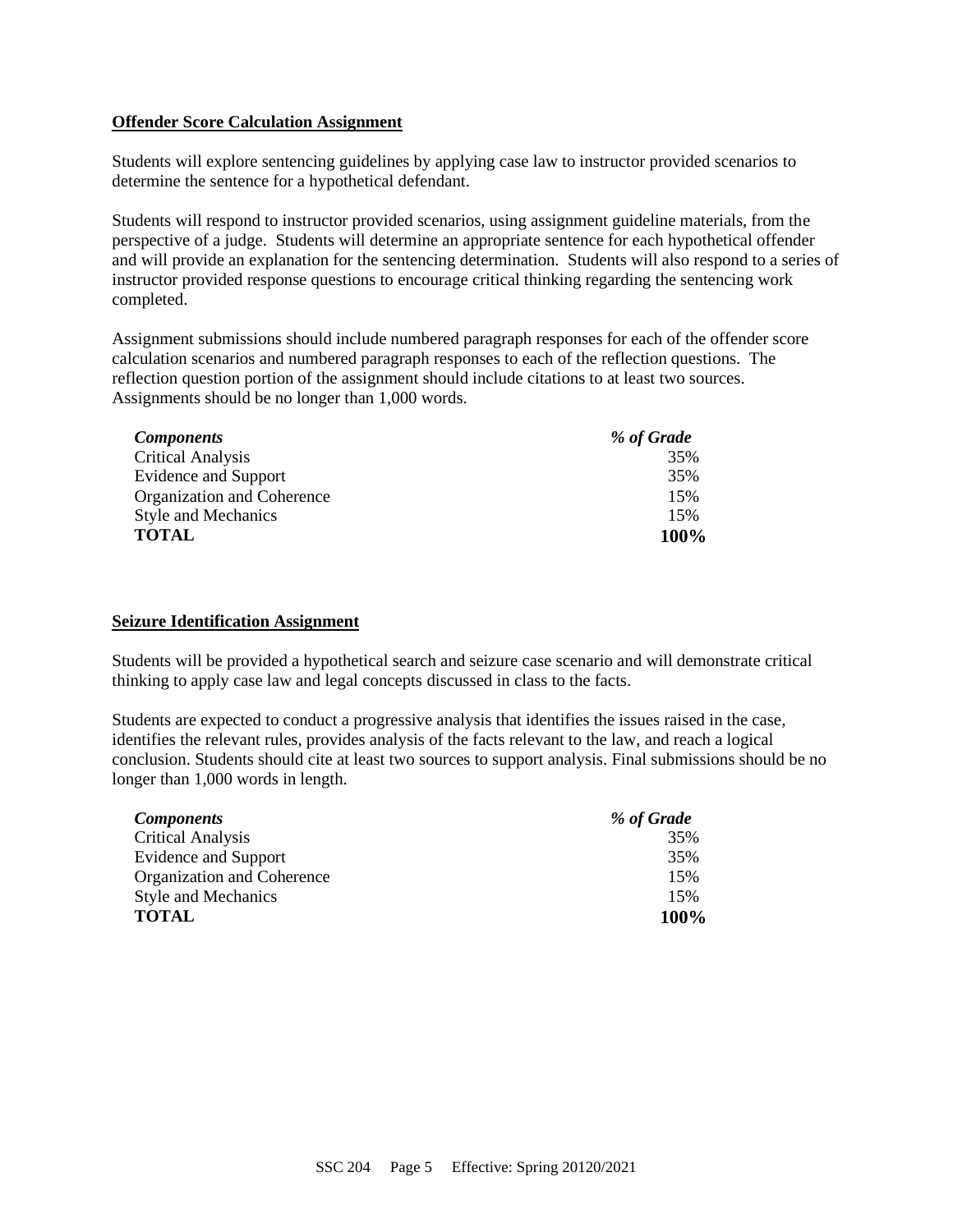# **COURSE POLICIES**

### **Late Assignments**

A critical aspect of project management is to meet predefined deadlines. Therefore, all assignments are expected to be submitted when due. No late assignments are accepted. Life-situations do occur. When an issue arises coordinate with the instructor prior to the assignment's due date and the due date may be adjusted. It is in the best interest of the student to ensure that all assignments are submitted on time.

### **Participation**

Class participation will be evaluated during class. Participation includes being prepared for class discussions and contributing meaningful content when appropriate. It also includes individual effort contributed to the team project.

### **Professional Writing**

Assignments require error-free writing that uses standard English conventions and logical flow of organization to address topics clearly, completely, and concisely. CityU requires the use of APA style.

### **UNIVERSITY POLICIES**

Students are responsible for understanding and adhering to all of City University of Seattle's academic policies. The most current versions of these policies can be found in the [University Catalog](http://www.cityu.edu/catalog/) that is linked from the CityU Web site.

### **Antidiscrimination**

City University of Seattle and its staff and faculty are committed to supporting our students. We value equity, diversity, and inclusion as a way of life as well as the educational opportunities it provides. City U will not tolerate any form of discrimination based on race, color, ethnicity, sexual orientation, gender identification, socioeconomic status, or religious values. If you have experienced any discrimination based on any of the above, we encourage you to report this to the University. Please report this to your instructor. If you do not feel safe reporting this to your instructor, please report to the Provost or to the Vice President of Student Affairs.

### **Non-Discrimination & Prohibition of Sexual Harassment**

City University of Seattle adheres to all federal, state, and local civil rights laws prohibiting discrimination in employment and education. The University is committed to ensuring that the education environment is bounded by standards of mutual respect and safety and is free from discriminatory practices.

In the U.S., the University is required by Title IX of the Education Amendments of 1972 to ensure that all of its education programs and activities do not discriminate on the basis of sex/gender. Sex include sex, sex stereotypes, gender identity, gender expression, sexual orientation, and pregnancy or parenting status. Sexual harassment, sexual assault, dating and domestic violence, and stalking are forms of sex discrimination, which are prohibited under Title IX and by City University of Seattle policy. City University of Seattle also prohibits retaliation against any person opposing discrimination or participating in any discrimination investigation or complaint process internal or external to the institution. Questions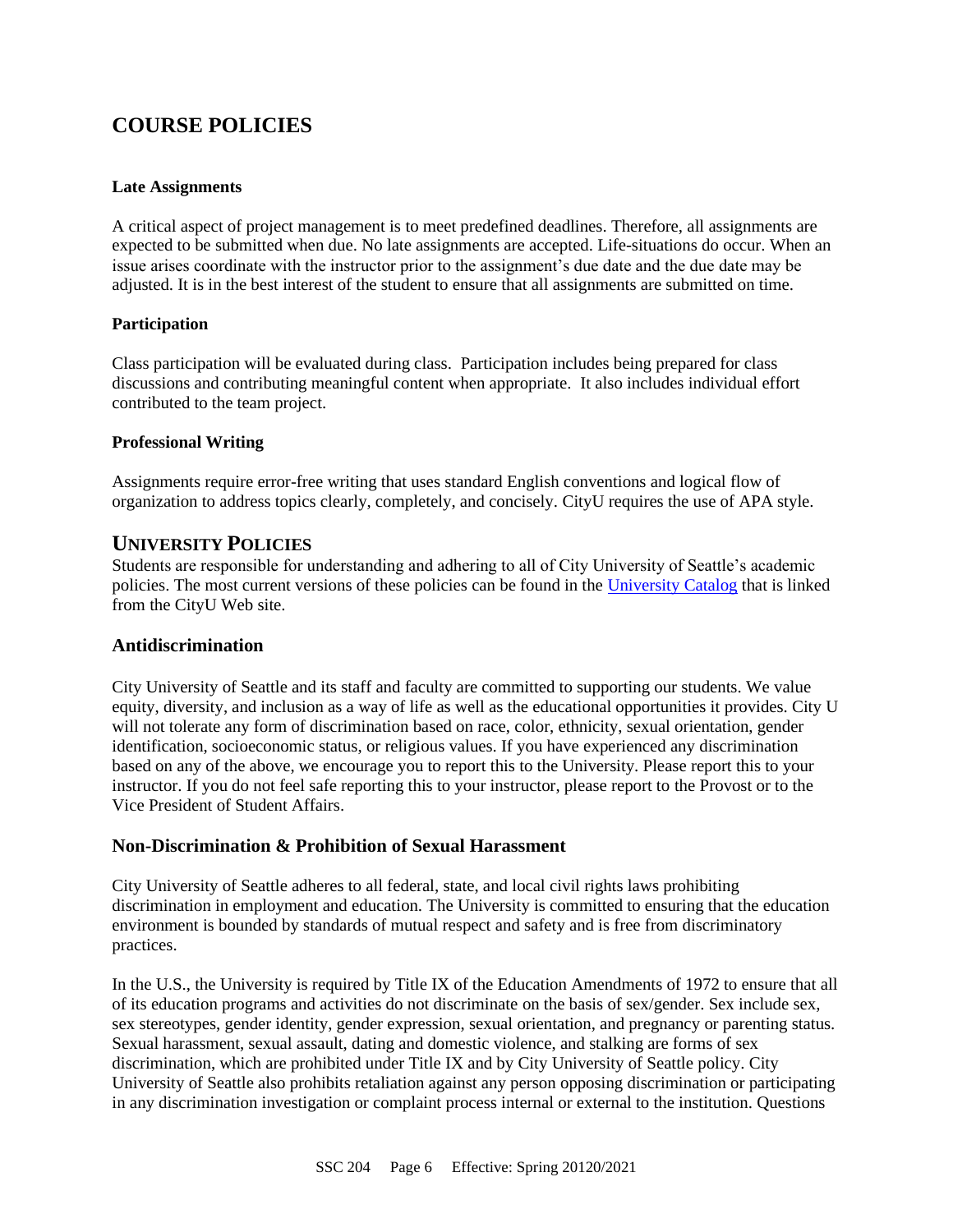regarding Title IX, including its application and/or concerns about noncompliance, should be directed to the Title IX Coordinator. For a complete copy of the policy or for more information, visit <https://my.cityu.edu/titleix> or contact the Title IX Coordinator.

In Canada, in compliance with the British Columbia Human Rights Code, the Alberta Human Rights Act, WorksafeBC, and the Workers' Compensation Board of Alberta, the University believes that its environment should at all times be supportive and respectful of the dignity and self-esteem of individuals. Discrimination, harassment and bullying conduct, whether through person to person behaviour or via electronic communications such as email or social media is not acceptable and will not be tolerated. As an educational institution, it is our responsibility to cultivate an environment of excellence, equity, mutual respect and to recognize the value and potential of every individual. The University will take all necessary steps to meet or exceed the requirements of the law to prevent discrimination, harassment and bullying. The Respectful Workplace Policy for the prevention of discrimination, harassment and bullying policy and procedure can be found at <https://www.cityu.edu/discover-cityu/about-cityu/> under the Policies section or at [https://www.cityuniversity.ca/about/.](https://www.cityuniversity.ca/about/)

### **Religious Accommodations**

City University of Seattle has a policy for accommodation of student absences or significant hardship due to reasons of faith or conscience, or for organized religious activities. The University's policy, including more information about how to request an accommodation, is available in the University Catalog and on the my.cityu.edu student portal. Accommodations must be requested by the 20% mark of this course (e.g. day 14 of a ten-week course, day 7 of a 5-week course) using the Religious Accommodations Request Form found on the student dashboard in the my.cityu.edu student portal.

### **Academic Integrity**

Academic integrity in students requires the pursuit of scholarly activity that is free from fraud, deception and unauthorized collaboration with other individuals. Students are responsible for understanding CityU's policy on academic integrity and adhering to its standards in meeting all course requirements. A complete copy of this policy can be found in the [University Catalog](http://www.cityu.edu/catalog/) under *Student Rights and Responsibilities* on the page titled *Academic Integrity Policy.*

### **Attendance**

Students taking courses in any format at the University are expected to be diligent in their studies and to attend class regularly.

Regular class attendance is important in achieving learning outcomes in the course and may be a valid consideration in determining the final grade. For classes where a physical presence is required, a student has attended if they are present at any time during the class session. For online classes, a student has attended if they have posted or submitted an assignment. A complete copy of this policy can be in the [University Catalog](http://www.cityu.edu/catalog/) under *Student Rights and Responsibilities* on the page titled *Attendance.* **Final Assignment Due Date**

Final assignments for each class at CityU must be due on or before the final date of the course as indicated in the university's course information system. Due dates that extend beyond the final date of the course may negatively impact tuition funding for students.

### **SUPPORT SERVICES**

### **Disability Services Accommodations Statement**